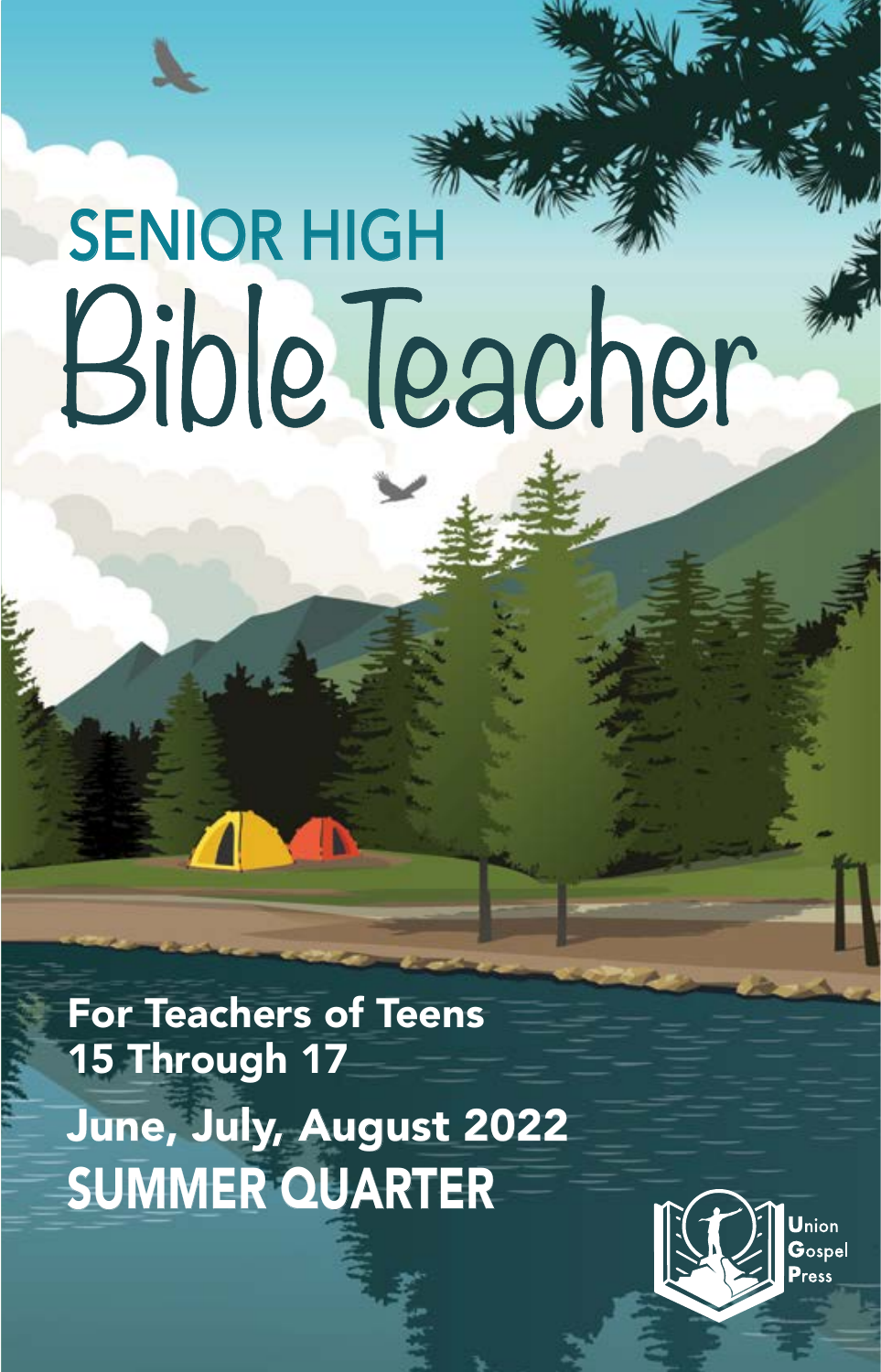## **Senior High Bible Teacher**

### **SUMMER QUARTER** June, July, August 2022

### **Servants and Healers**

#### **UNIT I: Faithful to Serve**

| June 19—Asaph's Lament—Ps. 73:1-3, 12-13, 16-18, 21-26 …………………………………………………………………… |  |
|-----------------------------------------------------------------------------------|--|
|                                                                                   |  |

### **UNIT II: Faithful to Prophesy**

| July 17—Habakkuk Praises God's Faithfulness—Hab. 2:1-5: 3:17-19 …………………………… 41 |  |
|--------------------------------------------------------------------------------|--|
|                                                                                |  |

#### **UNIT III: Faithful to Heal**

**Editor in Chief: Kenneth Sponsler**

Jnion  $\mathbf{G}_{\text{ospel}}$ Press

**Edited and published quarterly by THE INCORPORATED TRUSTEES OF THE GOSPEL WORKER SOCIETY UNION GOSPEL PRESS DIVISION Rev. W. B. Musselman, Founder**

**Price: \$3.50 per quarter\* \$14.00 per year\***

*\*shipping and handling extra* **ISBN 978-1-64495-235-1**

This material is part of the "Christian Life Series," copyright © 2022 by Union Gospel Press. All rights reserved. No portion of this publication may be reproduced in any form or by any means without written permission from Union Gospel Press, except as permitted by United States copyright law. Edited and published quarterly by The Incorporated Trustees of the Gospel Worker Society, Union Gospel Press Division. Mailing address: P.O. Box 301055, Cleveland, Ohio 44130-0915. Phone: 216-749-2100. www.uniongospelpress.com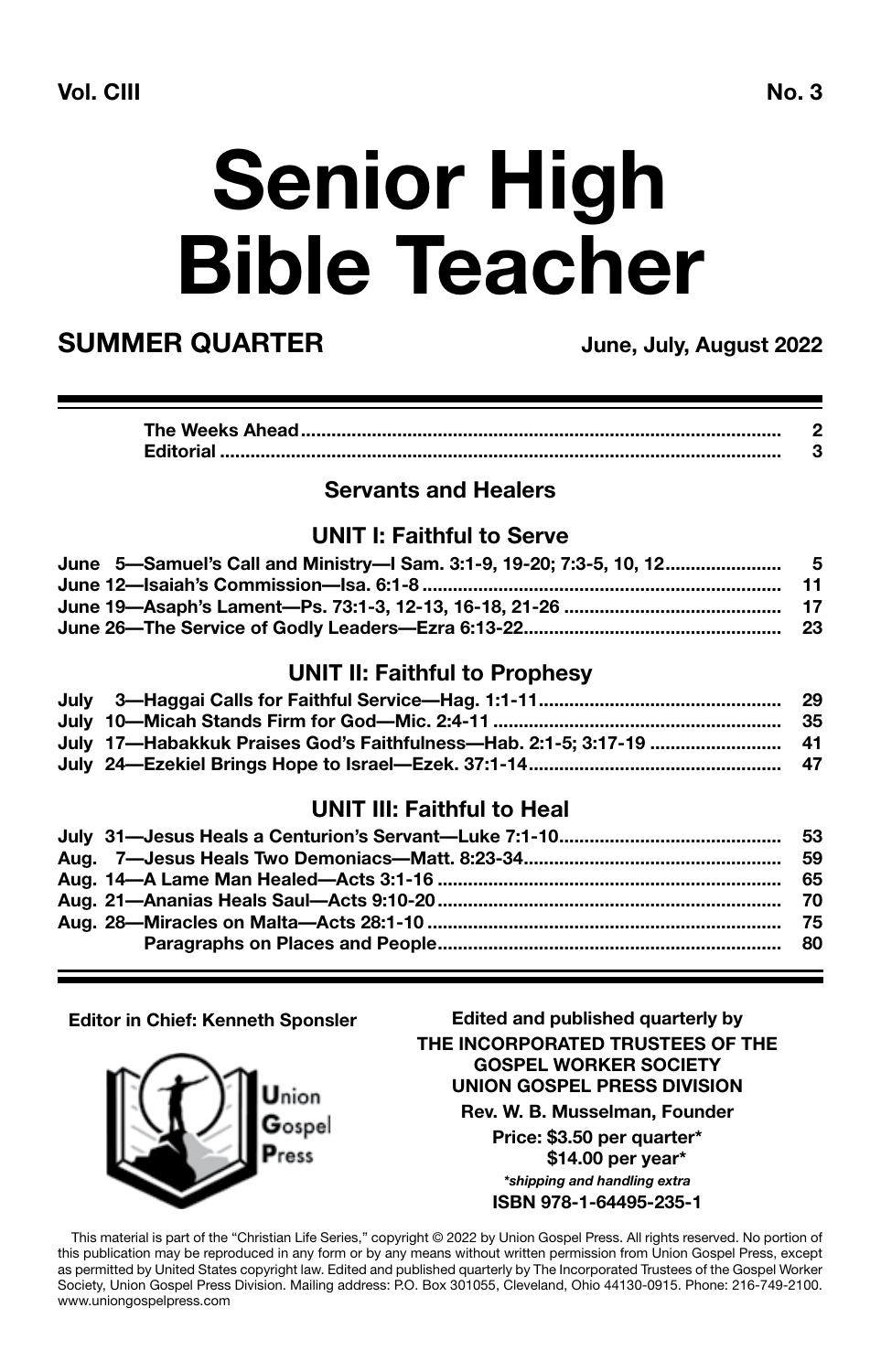### The Weeks Ahead

This quarter's lessons are a survey of the Lord's faithful servants, prophets, and healers. Our lessons range from I Samuel chapter 3 in the Old Testament to the last chapter of the book of Acts in the New Testament. The subjects of our lessons range through judges, prophets, psalmists, scribes, apostles, and the Lord Jesus Christ Himself.

Our first unit of study covers the stories of key servants of God in the Old Testament. The first lesson deals with Samuel's call to the ministries of judge, priest, and prophet. Lesson 2 recounts Isaiah's dramatic vision of God in the temple, in which the Lord commissioned him to be a prophet to the kingdom of Judah. Lesson 3 deals with Asaph's lament in Psalm 73 over his temptation to envy wicked people. Lesson 4 concludes our first unit of study with a look at the leaders of Israel's post-exilic period from Ezra chapter 6.

Our second unit of study this quarter features four Old Testament prophets. Lesson 5 is taken from the first chapter of Haggai and deals with his rebuke and exhortation from God for the returned exiles to resume rebuilding God's temple. Lesson 6 takes us back to the prophecy of Micah 2 and his rebuke from the Lord against Judah's wicked practices. Lesson 7 deals with chapters 2 and 3 of Habakkuk, where he praises the Lord's great faithfulness to His people. Lesson 8 concludes our second unit and takes us to Ezekiel 37 and his vision of the resurrection of dry bones.

Our third unit of study for this quarter deals with five healing stories from the New Testament. Lesson 9 is taken from Luke 7 and recounts Jesus' healing of a Roman centurion's beloved servant. Lesson 10 takes us to Matthew 8 and Jesus' calming of a storm on the Sea of Galilee and His exorcism of demonic spirits from two possessed men in the region of Gadara, just southeast of the Sea of Galilee. Lesson 11 is from Acts 3; it deals with Peter and John's famous healing of a man who had been lame from his birth. Lesson 12 takes us forward to Acts 9, where the newly converted Saul is healed of his blindness by Ananias, who faithfully obeyed God's instructions despite his initial fear of Saul's reputation for persecuting Christians. Lesson 13 wraps up our lessons for this quarter by fast-forwarding us to Acts 28. Paul (who had been Saul in the previous lesson) has been shipwrecked on the island of Malta, where God used him to advance the gospel among the people there with signs and wonders.

It is my sincere hope that you will find great encouragement from this quarter's studies in God's Word. Remember the words of the apostle Paul: "All scripture is given by inspiration of God, and is profitable for doctrine, for reproof, for correction, for instruction in righteousness: That the man of God may be perfect, throughly furnished unto all good works" (II Tim. 3:16-17). Remember also the words of the prophet Isaiah: "So shall my word be that goeth forth out of my mouth: it shall not return unto me void, but it shall accomplish that which I please, and it shall prosper in the thing whereto I sent it" (55:11).

*<sup>—</sup>John Lody.*

**PLEASE NOTE:** Fundamental, sound doctrine is the objective of The Incorporated Trustees of the Gospel Worker Society, Union Gospel Press Division. The writers are prayerfully selected for their Bible knowledge and yieldedness to the Spirit of Truth, each writing in his own style as enlightened by the Holy Spirit. At best we know in part only. "They received the word with all readiness of mind, and searched the scriptures daily, whether those things were so" (Acts 17:11).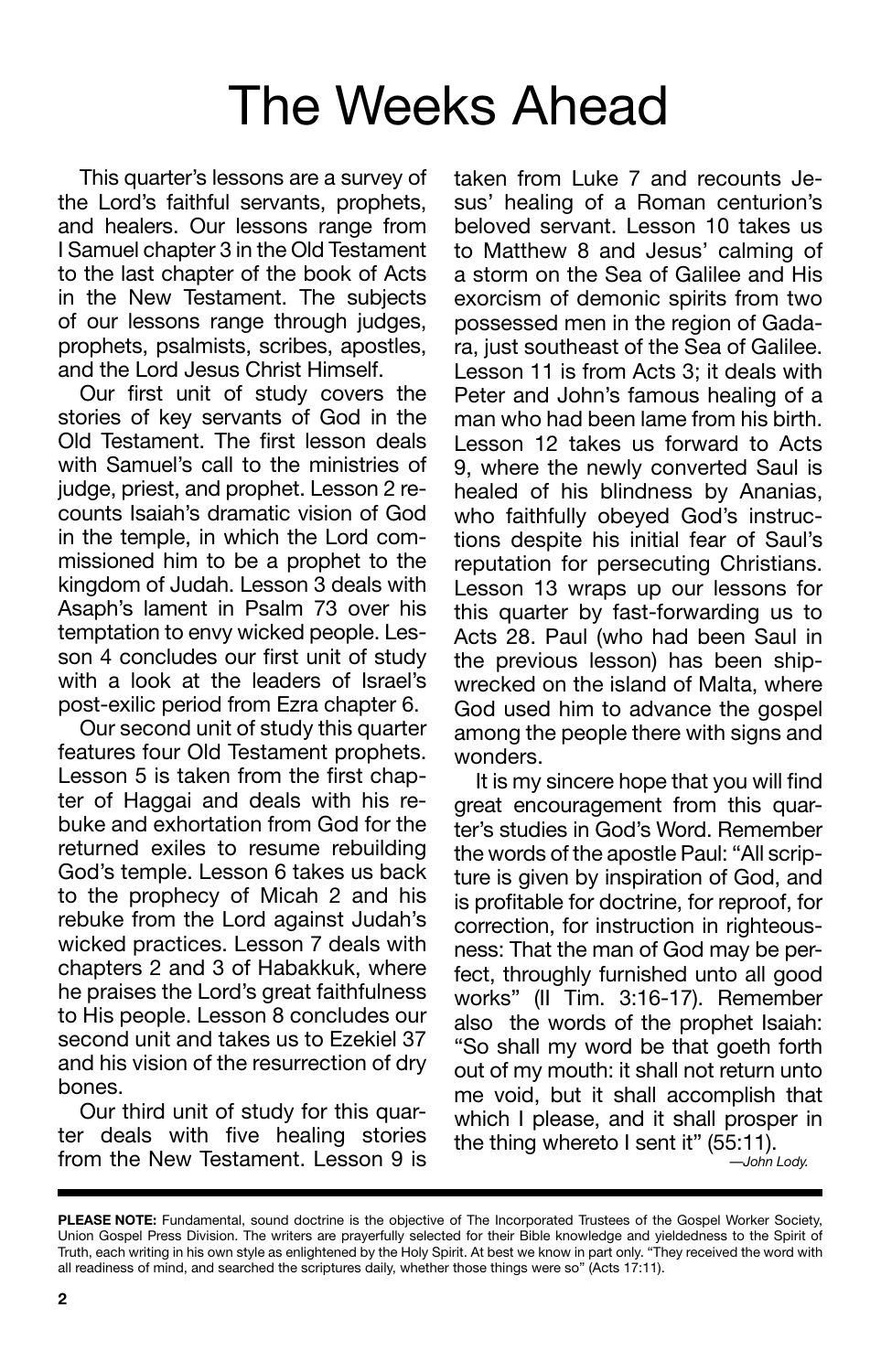### **God's Faithful Servants**

Although our studies this quarter include the stories of many of God's servants, omitted from our lessons are some of the most important of God's servants from the Old Testament. So, in this article, I will briefly supplement our lessons by highlighting the stories of some of the key faithful servants of God from Israel's history.

Among the Lord's earliest faithful servants was Noah. Think of what it must have taken for Noah to persevere in obeying God amidst the opposition and ridicule of his neighbors and to keep his own family unified in their work and commitment to God's commission to build the ark. Remember that the reason for the impending flood was that "the wickedness of man was great in the earth, and that every imagination of the thoughts of his heart was only evil continually" (Gen. 6:5).

Noah alone had "found grace in the eyes of the Lord" (vs. 8) out of his whole generation; pervasive wickedness characterized the attitudes and actions of those who lived in the entire region surrounding Noah and his family as they labored to finish the ark. To add to his neighbors' reasons for ridiculing him, it is likely that the very idea of rain from the sky was an unheard-of concept in Noah's day!

After the Flood, God's next prominent servant was the great father of our faith, Abraham. Imagine being Abraham in Ur. He is an idol-worshipping herdsman who suddenly hears the voice of Yahweh telling him to drop everything he is doing, take everything he has, and travel to a destination to be revealed later! Yet he was strengthened in his resolve by the grace that

the Lord had given him. And, without any mention of questioning or hesitation, he packed up and went!

But that was by no means the end of Abraham's obedient service to God; it was just the beginning. Next, he faithfully settled among powerful foreigners in Canaan. Then he humbly allowed his nephew Lot to graze his livestock in the more fertile lands adjacent to Sodom (but we know how that turned out!). Most importantly, he believed Yahweh when He promised that one day his own offspring would become a mighty nation from which the Messiah would arise to bless the whole world (cf. John 8:56; Heb. 11:8-10).

Our next servant of the Lord is the grasping, usurping, conniving Jacob to many a most unlikely candidate for the role of patriarch. He was a grandson of Abraham and the twin brother of Esau. The twins were born to Abraham's son, Isaac, and Rebekah (who was Isaac's first cousin, once removed).

Jacob was cunning and deceptive, but he kept his priorities straight. He highly valued the prospect of being the heir to God's promises (unlike his brother, who sold his birthright for a bowl of stew!). Despite becoming a refugee from the wrath of his brother, whom he had deceitfully swindled, God favored him and went with him into his exile (cf. Gen. 28:10-15). Jacob faithfully served his uncle Laban in Haran, even when Laban had tricked him into working an extra seven years for him.

The Lord blessed Jacob with twelve sons, who became the fathers of the tribes of Israel. On his return to Canaan, Jacob was specially blessed by God after wrestling with Him. God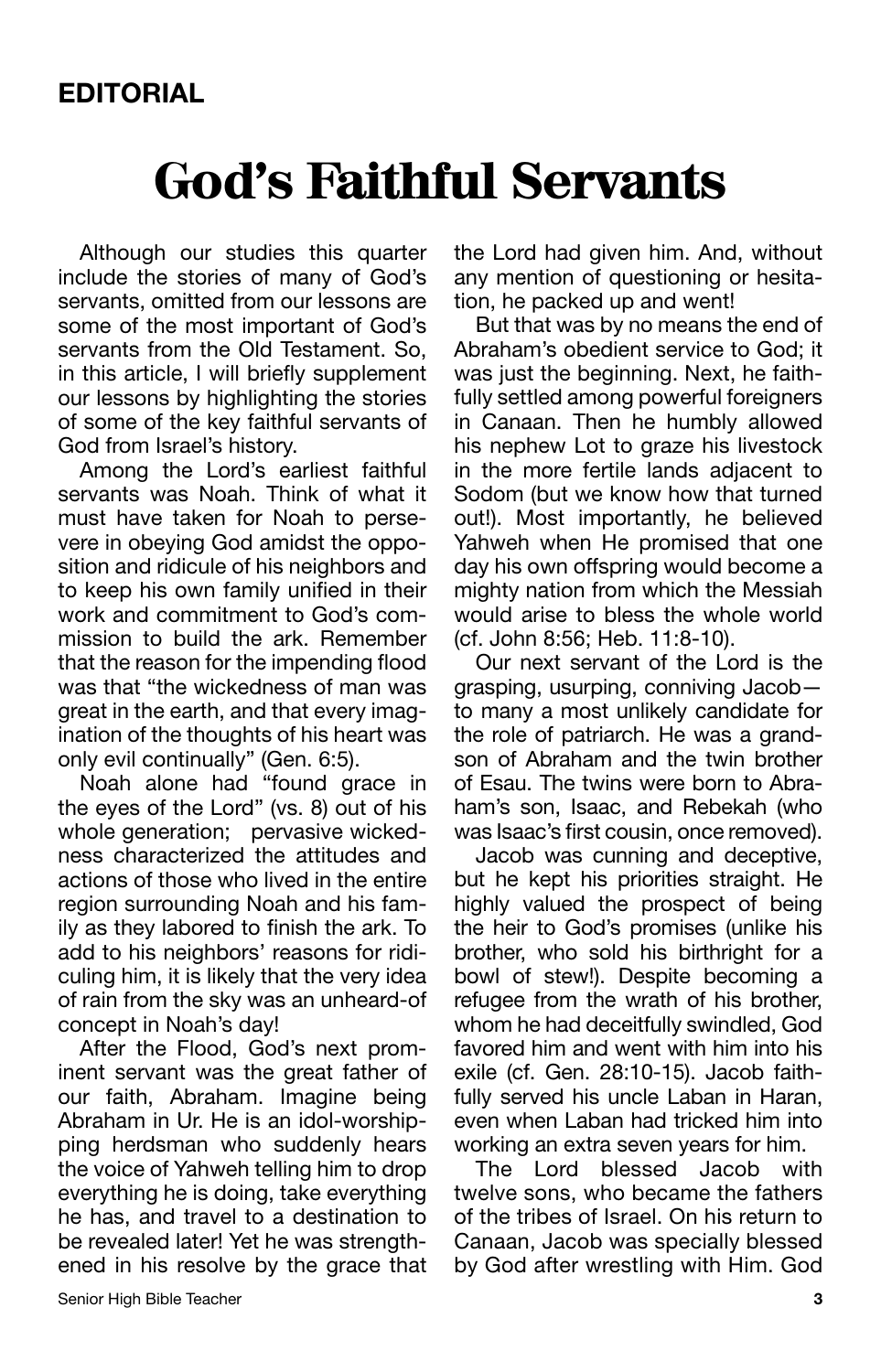renamed him Israel, meaning "he who strives with God" (cf. Gen. 32:24-30; esp. vs. 28).

Our next faithful servant of God is Joseph, the eleventh son of Jacob. He became Jacob's favorite son, and his brothers envied him to the point of outright hatred. They conspired to do away with him, but they wound up selling him to some Midianites who were traveling to Egypt.

Joseph remained devoted to Yahweh even while he was a slave in Egypt. He served his master faithfully, but, through no fault of his own, he landed in prison. From there, by the ability that God gave him to interpret dreams, he rose to become the most powerful ruler in Egypt, just under Pharaoh himself.

When a famine drove Joseph's brothers to seek food in Egypt, Joseph forgave them, even allowing them to have the Egyptian territory of Goshen as their new home. He told his brothers, "Ye thought evil against me; but God meant it unto good" (Gen. 50:20).

Four hundred years later, Moses is our next faithful servant of the Lord. You are probably already very familiar with Moses' story, so for our present purposes, a few highlights from his life will suffice.

Although Moses was raised as Egyptian royalty, he chose to identify with the enslaved Israelites. Forced to flee Egypt, he learned profound humility as a shepherd in the wilderness. The Bible records that "Moses was very meek, above all the men which were upon the face of the earth" (Num. 12:3). Even so, God raised him up to be the deliverer of His people from Egyptian slavery. Through humble Moses, God glorified Himself by displaying His most awesome power before the whole world through an unprecedented array of spectacular miracles. Yahweh's relationship with Moses was unique. "The Lord spake unto Moses face to face, as a man speaketh unto his friend" (Ex. 33:11).

For our next faithful servant of God, we jump ahead another four hundred years to King David. He was known as a man after God's own heart (cf. I Sam. 13:14; Acts 13:22). Yet for all his devotion to the Lord, David grossly abused his royal power by attempting to cover up his adultery with Bathsheba by having her husband murdered (cf. II Sam. 11:1—12:15). David paid dearly for his sin, but he turned back to the Lord in heartfelt repentance. The Lord established His covenant with him that one day one of David's descendants would rule over an everlasting kingdom (cf. 7:1-17).

About a century and a half later, Elijah the Tishbite arose, seemingly from nowhere, to become the leader of a band of prophets (cf. I Kgs. 17:1). His ministry involved rebuking King Ahab of Israel and his notorious wife, Jezebel, a princess from Sidon (cf. 16:31).

Elijah's shining moment was his confrontation with 450 prophets of the idol Baal on Mount Carmel (cf. I Kgs. 18:20-40). The challenge was to see who was the true God, Baal or Yahweh. Baal's prophets wailed and pleaded many hours for him to send down fire to consume their sacrifice, but they received no response. Then Elijah prayed a brief prayer to Yahweh, and immediately an intense, engulfing blaze poured down from the heavens and consumed everything!

Elijah was one of only two people recorded in the Old Testament who were taken up to heaven alive (cf. II Kgs. 2:11). The other was Enoch (cf. Gen. 5:24).

There are many other faithful servants of Yahweh that I could mention, but this survey shows you the scope of God's grace to His people. My sincere hope is that this study of God's servants will be a great blessing to you and your students.

*—John Lody.*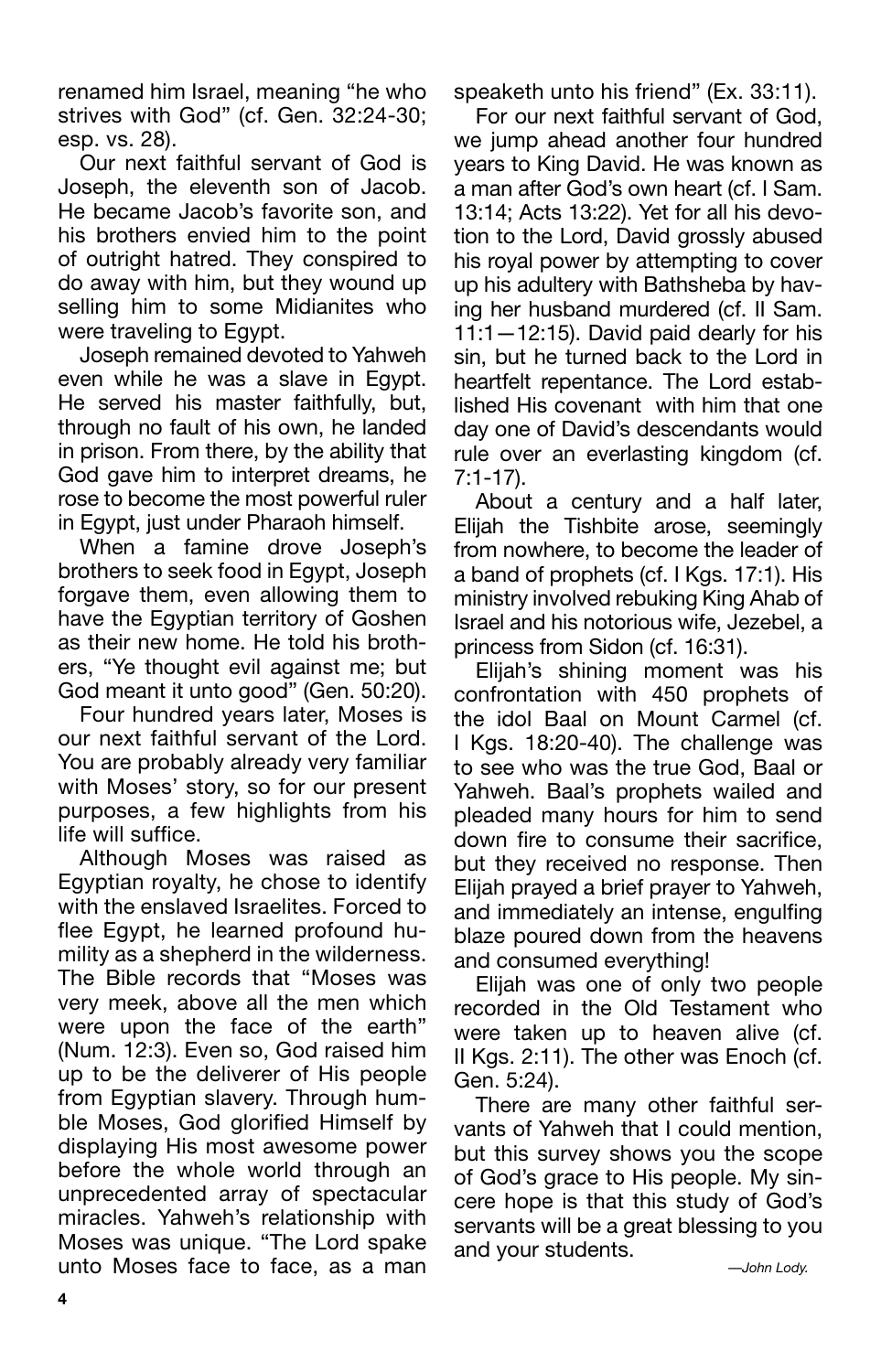### Scripture Lesson Text

**I SAM. 3:1** And the child Samuel ministered unto the Lorp before Eli. And the word of the LORD was precious in those days; *there was* no open vision.

**2 And it came to pass at that time, when Eli** *was* **laid down in his place, and his eyes began to wax dim,** *that* **he could not see;**

3 And ere the lamp of God went out in the temple of the Lorp, where the ark of God *was*, and Samuel was laid down *to sleep;*

**4 That the Lord called Samuel: and he answered, Here** *am* **I.**

5 And he ran unto Eli, and said, Here *am* I; for thou calledst me. And he said, I called not; lie down again. And he went and lay down.

**6** And the Lorp called yet again. **Samuel. And Samuel arose and went to Eli, and said, Here** *am* **I; for thou didst call me. And he answered, I called not, my son; lie down again.**

7 Now Samuel did not yet know the Lorp, neither was the word of the Lorp yet revealed unto him.

**8 And the Lord called Samuel again the third time. And he arose and went to Eli, and said, Here** *am* **I; for thou didst call me. And Eli perceived that the Lord had called the child.**

9 Therefore Eli said unto Samuel, Go, lie down: and it shall be, if he call thee, that thou shalt say, Speak, LORD; for thy servant heareth. So

Samuel went and lay down in his place.

**19 And Samuel grew, and the Lord was with him, and did let none of his words fall to the ground.**

20 And all Israel from Dan even to Beer-sheba knew that Samuel *was* established *to be* a prophet of the L<sub>ORD</sub>.

**7:3 And Samuel spake unto all the house of Israel, saying, If ye do return unto the Lorp with all your hearts,** *then* **put away the strange gods and Ashtaroth from among you, and prepare your hearts unto the Lord, and serve him only: and he will deliver you out of the hand of the Philistines.**

4 Then the children of Israel did put away Baalim and Ashtaroth, and served the Lorp only.

#### **5 And Samuel said, Gather all Israel to Mizpeh, and I will pray for you unto the Lord.**

10 And as Samuel was offering up the burnt offering, the Philistines drew near to battle against Israel: but the Lorp thundered with a great thunder on that day upon the Philistines, and discomfited them; and they were smitten before Israel.

**12 Then Samuel took a stone, and set** *it* **between Mizpeh and Shen, and called the name of it Eben-ezer, saying, Hitherto hath the Lord helped us.**